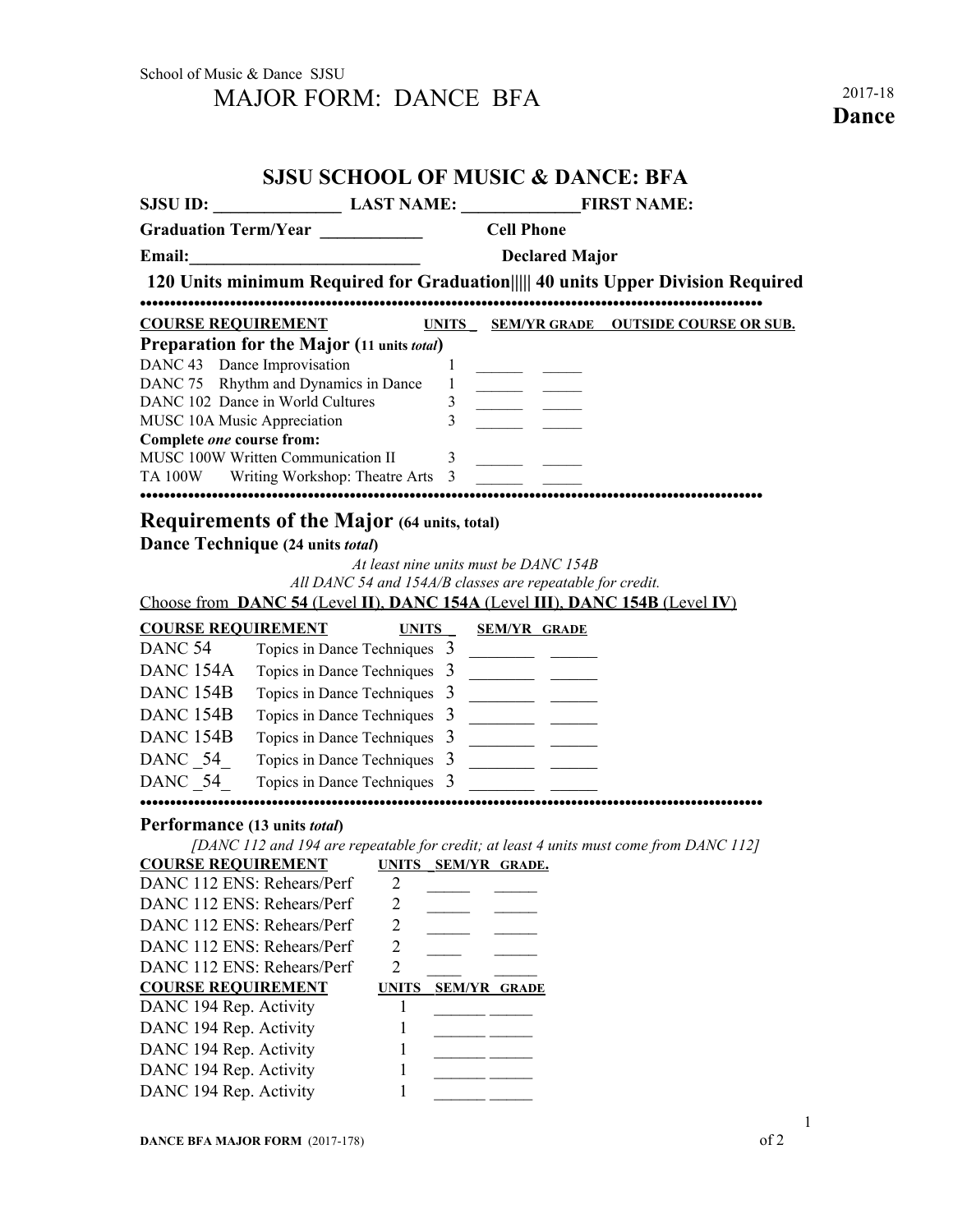**Dance**

DANC 194 Rep. Activity 1 **••••••••••••••••••••••••••••••••••••••••••••••••••••••••••••••••••••••••••••••••••••••••••••••••••••••••**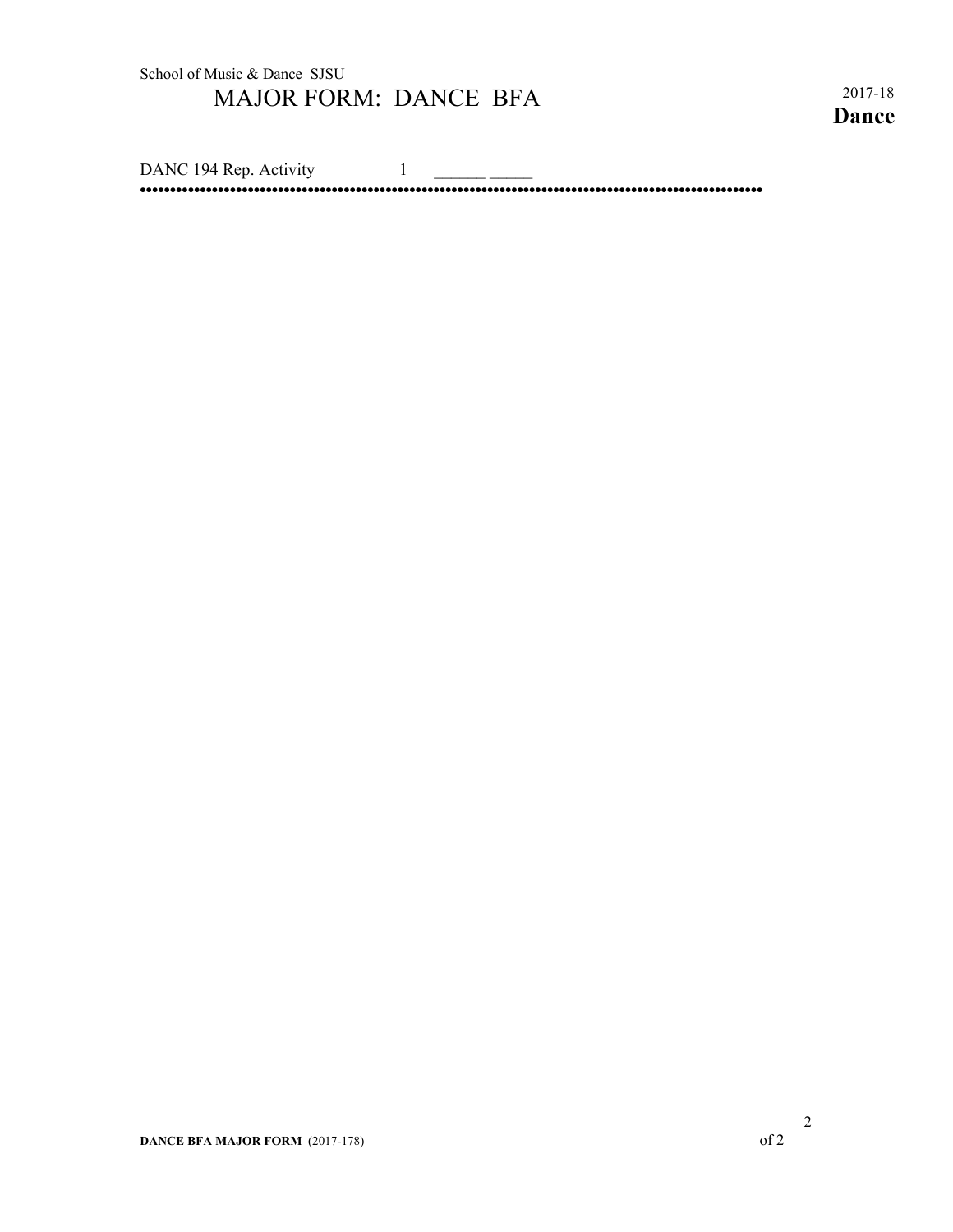School of Music & Dance SJSU MAJOR FORM: DANCE BFA 2017-18

**Dance**

| <b>COURSE REQUIREMENT</b>         | Choreography (9 units <i>total</i> )                                               |                     | UNITS SEM/YR GRADE                                                              |         |
|-----------------------------------|------------------------------------------------------------------------------------|---------------------|---------------------------------------------------------------------------------|---------|
| DANC <sub>145A</sub>              | Choreography I<br>3                                                                |                     |                                                                                 |         |
| DANC 145B.                        | Choreography II<br>3                                                               |                     |                                                                                 |         |
| DANC 145C                         | Choreography III<br>3                                                              |                     |                                                                                 |         |
|                                   | Senior Project (3 units <i>total</i> )                                             |                     |                                                                                 |         |
| DANC <sub>147A</sub><br>          | Dance Seminar<br>3                                                                 |                     |                                                                                 |         |
|                                   | <br><b>Production (4 units total)</b> [Students enroll in DANC 51B twice]          |                     |                                                                                 |         |
| DANC <sub>51A</sub>               | Dance Production                                                                   | 3                   | <u> 1990 - Andrea Starten e</u>                                                 |         |
| DANC <sub>51B</sub>               | Topics, Dance Crew .5                                                              |                     | <u> 1999 - Johann John Harry Barnett, fransk konge</u>                          |         |
| DANC <sub>51B</sub>               | Topics, Dance Crew .5                                                              |                     |                                                                                 |         |
| Theory (11 units <i>total</i> )   |                                                                                    |                     |                                                                                 |         |
| DANC <sub>144A</sub>              | Dance History, Rep                                                                 | 3                   |                                                                                 |         |
| DANC <sub>150A</sub>              | Kinesiology I                                                                      | 3                   |                                                                                 |         |
| DANC <sub>150</sub> B             | Kinesiology II                                                                     | 3                   |                                                                                 |         |
| <b>DANC 151</b>                   | Into. Dance Pedagogy 2                                                             |                     |                                                                                 |         |
|                                   | Dance Electives (3 units <i>total</i> )                                            |                     |                                                                                 |         |
| Complete 3 units from:            |                                                                                    |                     |                                                                                 |         |
| DANC 049A. Topics in Tap Dance I  |                                                                                    | 1                   | DANC 148. Children's Dance                                                      | 3       |
| DANC 049B. Topics in Tap Dance II |                                                                                    | 1                   | DANC 149C. Tap Dance III                                                        | 1       |
|                                   | DANC 053. Techniques in World Dance                                                | 1                   | DANC 154A. Topics in Dance Technique III                                        | 3       |
|                                   | DANC 054. Topics in Dance Technique II<br>DANC 112. ENS: Dance Rehearsal and Perf. | 3<br>$\overline{2}$ | DANC 154B. Topics in Dance Technique IV<br>DANC 186. Choreographing the Musical | 3<br>3  |
|                                   | DANC 140B. Topics in Modern Dance IV                                               | $\overline{2}$      | DANC 194. Repertory Dance Activity                                              | 1       |
| DANC 141B. Topics in Ballet IV    |                                                                                    | 2                   | DANC 198. Internship in Dance                                                   | $1 - 3$ |
|                                   | DANC 142B. Topics in Jazz Dance IV                                                 | $\overline{2}$      |                                                                                 |         |
| <b>COURSE REQUIREMENT</b>         |                                                                                    |                     | UNITS SEM/YR GRADE                                                              |         |
|                                   |                                                                                    |                     |                                                                                 |         |
|                                   |                                                                                    |                     |                                                                                 |         |
|                                   | <b>TOTAL REQUIRED UNITS: 120</b>                                                   |                     |                                                                                 |         |
|                                   |                                                                                    |                     |                                                                                 |         |
| <b>Name of Advisor</b><br>Date    |                                                                                    |                     | <b>Signature of Advisor</b>                                                     |         |
| <b>SDM Director Name</b><br>Date  |                                                                                    |                     | <b>Director's Signature</b>                                                     |         |
|                                   |                                                                                    |                     |                                                                                 |         |